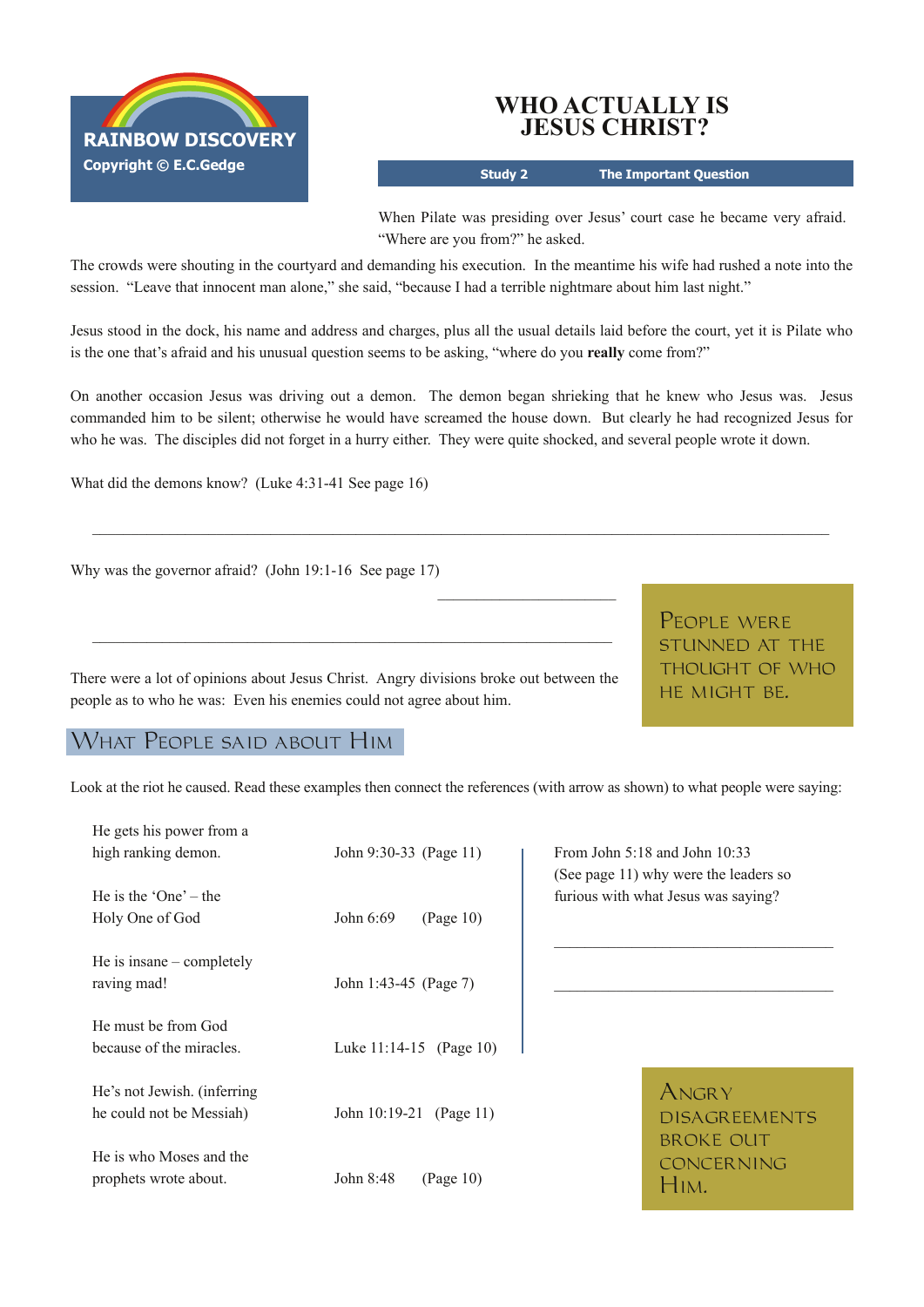## What Jesus said about Himself

As it approached the end Jesus asked his disciples to say what they believed. Don't just think it; say it! "Who do people say that the Son of Man is?" They said, "Some say this; some say that." But he said to them, *"But who do you say that I am?"*

What did Peter answer? Matthew 16:13-17 (Page 12)

A shocked group of disciples saw Jesus after he had risen from the dead. He spoke directly to Thomas: "Look at my hands," he said. "Touch the wound in my side."

 $\mathcal{L}_\mathcal{L} = \{ \mathcal{L}_\mathcal{L} = \{ \mathcal{L}_\mathcal{L} = \{ \mathcal{L}_\mathcal{L} = \{ \mathcal{L}_\mathcal{L} = \{ \mathcal{L}_\mathcal{L} = \{ \mathcal{L}_\mathcal{L} = \{ \mathcal{L}_\mathcal{L} = \{ \mathcal{L}_\mathcal{L} = \{ \mathcal{L}_\mathcal{L} = \{ \mathcal{L}_\mathcal{L} = \{ \mathcal{L}_\mathcal{L} = \{ \mathcal{L}_\mathcal{L} = \{ \mathcal{L}_\mathcal{L} = \{ \mathcal{L}_\mathcal{$ 

What did Thomas say? John 20:28 ( Page 13)

Did Jesus accept what Thomas said? Tick one box.

**Rebuked Thomas** for exaggerated statement

| Accepted Thomas'<br>statement without |  |  |  |  |
|---------------------------------------|--|--|--|--|
| correction.                           |  |  |  |  |

And Christ has not stopped asking this question. The question still is, who do you say Jesus Christ is? How would you describe him? (Tick box.)